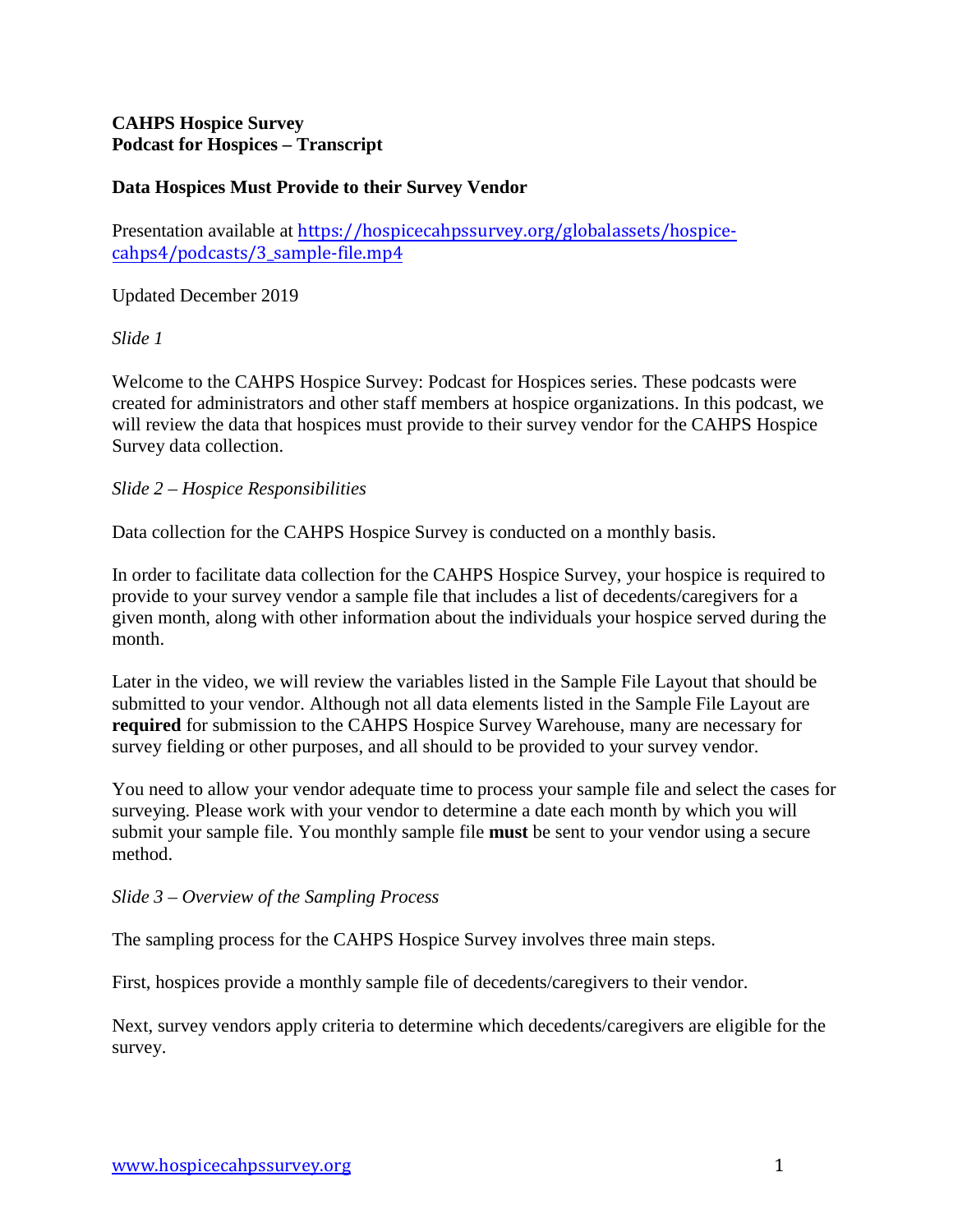Finally, the survey vendor will draw a sample of decedents/caregivers with whom the survey may be conducted.

## *Slide 4 – How Many Decedents/Caregivers Must be Surveyed*

The number of decedents/caregivers your hospice must survey for the year depends, in part, on the number of survey-eligible decedents/caregivers you serve.

Please be aware that the CCN is the sampling and reporting unit for the CAHPS Hospice Survey. All facilities or hospice offices that operate under a CCN are counted together to determine the number of cases that must be sampled for the survey.

Hospices with less than 50 survey-eligible decedents/caregivers during the prior calendar year are exempt from the CAHPS Hospice Survey.

Hospices with 50-699 eligible decedents/caregivers in a calendar year must survey **all** cases. This is also referred to as conducting a census.

Hospices with 700 or more eligible decedents/caregivers **must survey at least 700** cases using a simple random sampling procedure. Hospices with 700 or more eligible decedents may also conduct a census or sample more than 700 decedents/caregivers if they prefer. Please note, if a sample greater than 700 is selected, then data for **all** sampled cases must be submitted to the CAHPS Hospice Survey Data Warehouse.

#### *Slide 5 – Exclusions from the Monthly Sample File*

Patients/caregivers who fall into one of the following categories must be removed from the sample file before it is sent to the survey vendor:

Decedents or caregivers who voluntarily request that they not be contacted should not be included in the monthly sample file.

Patients whose last admission to your hospice resulted in a live discharge should also not be included in the file.

Finally, decedents whose only caregiver was under the age of 18 should also be excluded.

Please note that you will need to provide a count of these exclusions in the monthly sample file.

*Slide 6 – The Monthly Sample File Must Include* 

Your hospice is required to supply a monthly sample file to your survey vendor containing the following data elements:

Include the CCN and name of your hospice. Your hospice's CCN is the primary unit of identification for the CAHPS Hospice Survey. It is used to identify your hospice on exemption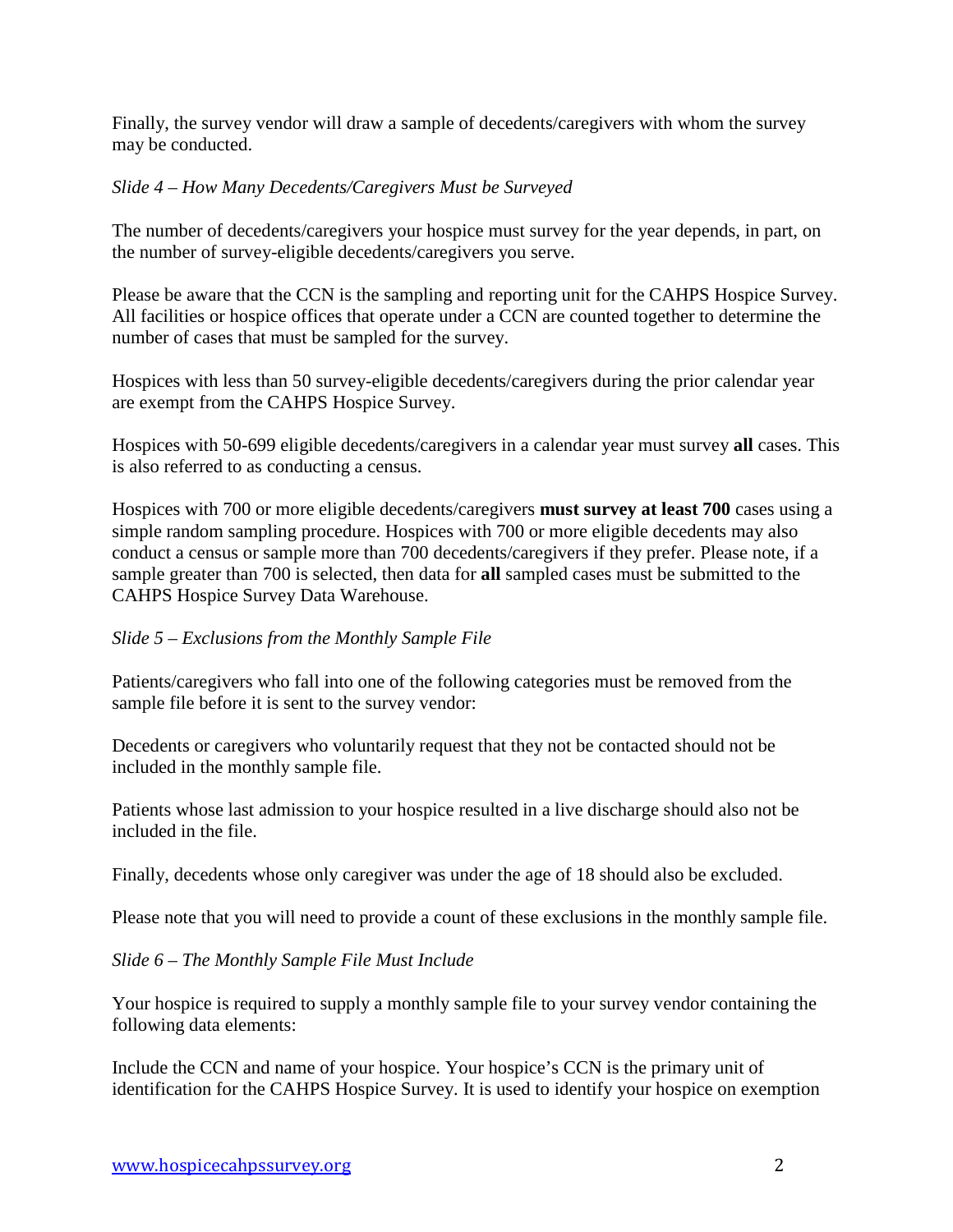requests, Vendor Authorization forms, requests for access to the Data Warehouse, and in all sample files provided to your vendor. Please make sure that you use the correct CCN on all documents and submitted files.

Include the number of hospice offices covered under the CCN.

Include the total number of decedents served in the sample month. Please note that this should be the total count of **all** individuals who died within the calendar month while under the care of your hospice program. The calendar month is the first day of the month through last day of the month.

Include the counts of live discharge and no contact cases removed before the monthly sample file was submitted to the survey vendor.

Finally, the sample file must include the information for each eligible decedent who died within the calendar month while under the care of your hospice program.

# *Slide 7 – Eligibility for the CAHPS Hospice Survey*

The CAHPS Hospice Survey is conducted with a sample of decedents/caregivers meeting the following criteria:

- Decedents who are age 18 or older at time of death
- Decedents whose death was at least 48 hours after last admission to hospice care
- Decedents who have a caregiver of record
- Decedents whose caregiver is a family member or friend, that is, for example, the caregiver is not solely a legal guardian of the decedent
- Decedents whose caregiver has a U.S. or U.S. Territory home address

During their review of the monthly sample file, your vendor will remove cases that do not meet the eligibility for the CAHPS Hospice survey. Your hospice should NOT apply the eligibility criteria itself—all cases should be submitted and your survey vendor will decide which cases should be removed.

## *Slide 8 – Identifying a Primary Informal Caregiver*

Identifying the "primary informal caregiver" is an important process in creating your hospice's monthly sample file. The CAHPS Hospice Survey is designed to be administered to the person most knowledgeable about the care the decedent received at the hospice. This individual is the primary informal caregiver.

Your hospice is responsible for identifying **one** primary informal caregiver that may be eligible to receive and respond to the CAHPS Hospice Survey.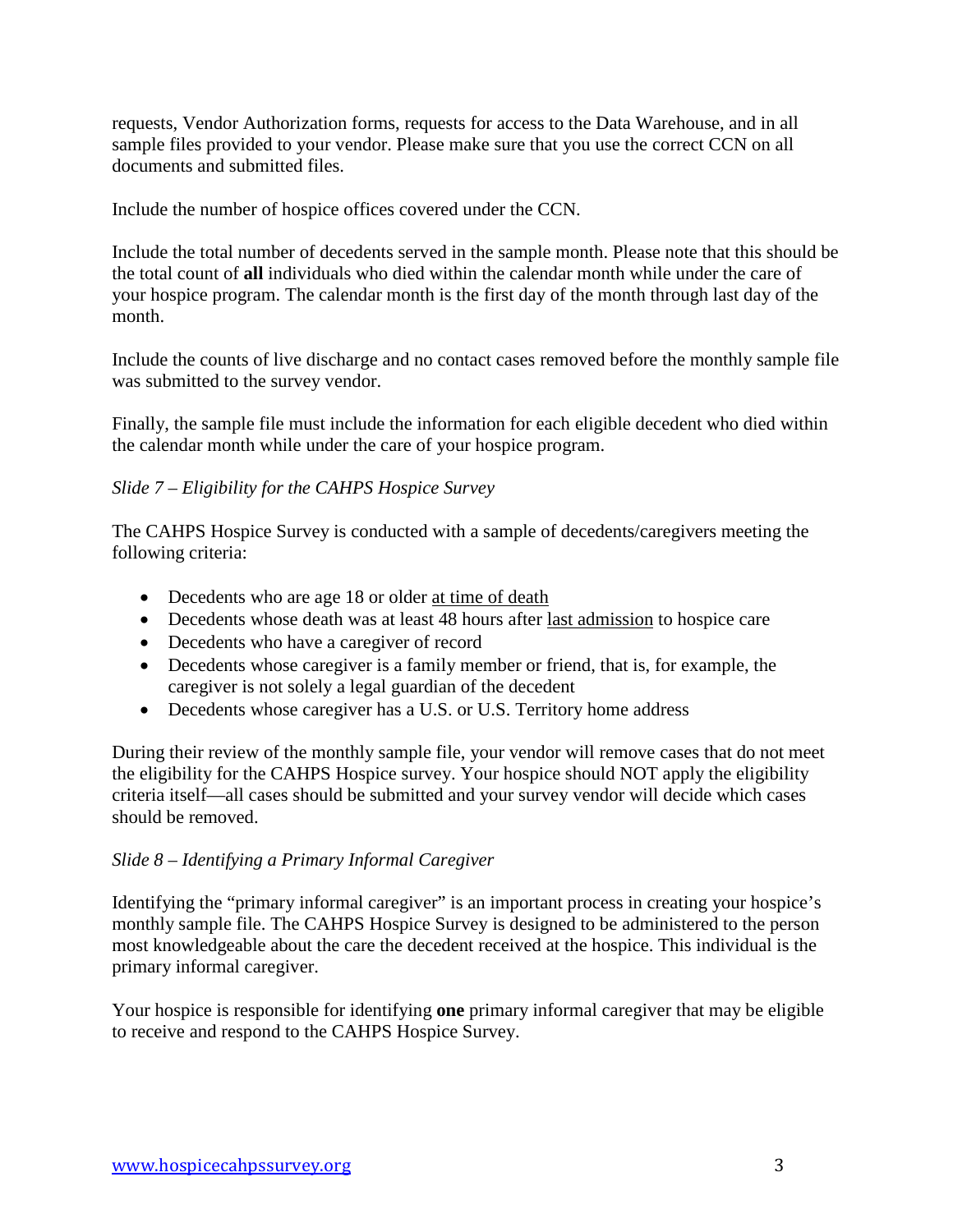Please note, hospices should not necessarily prioritize a primary informal caregiver that is a family member over a friend, as one caregiver category does not automatically have preference over another.

Staff members or employees of the hospice or care setting in which the patient received care should not be considered primary informal caregivers.

Only one decedent/caregiver record for each decedent should be passed to your survey vendor. There should not be multiple records, or multiple caregivers identified, for any decedent.

## *Slide 9 – Sample File Variables*

As we present the variables that should be included in the sample file provided to your survey vendor, we will highlight some key items. There are a total of 40 variables included in the sample layout.

The Provider Name should be the full name of the hospice.

The Provider ID is your 6-digit CMS Certification Number (or CCN), formerly known as Medicare Provider Number. Be sure to include your Hospice CCN, not a Home Health or other CCN. The last four digits of Hospice CCNs should be between 1500 and 1799.

The NPI variable is one of the two optional variables that may be submitted with the file.

The Number of Hospice Offices is the total number of hospice offices covered under a single CCN. In this context, hospice offices mean separate administrative or practice offices for the CCN, not to be confused with individual facilities or settings in which hospice care is provided (for example, homes, assisted living facilities, hospitals, hospice facilities, or hospice houses).

## *Slide 10 – Sample File Variables - Continued*

Total Number of Live Discharges is the total number of patients who were discharged alive in the month.

Total Number of Decedents is a count of **all** of the decedents in the CCN in the sampled month, including all cases submitted in the sample file, along with all No Publicity cases. This does *not*  include Live Discharges.

No Publicity Decedents/Caregivers is a count of all the cases that were not submitted to your vendor because the decedent or the caregiver requested no contact. For example, the decedent or caregiver voluntarily requested and signed a no publicity request or otherwise directly requested not to be contacted. Please note that your hospice must retain documentation of the no publicity request for a minimum of three years.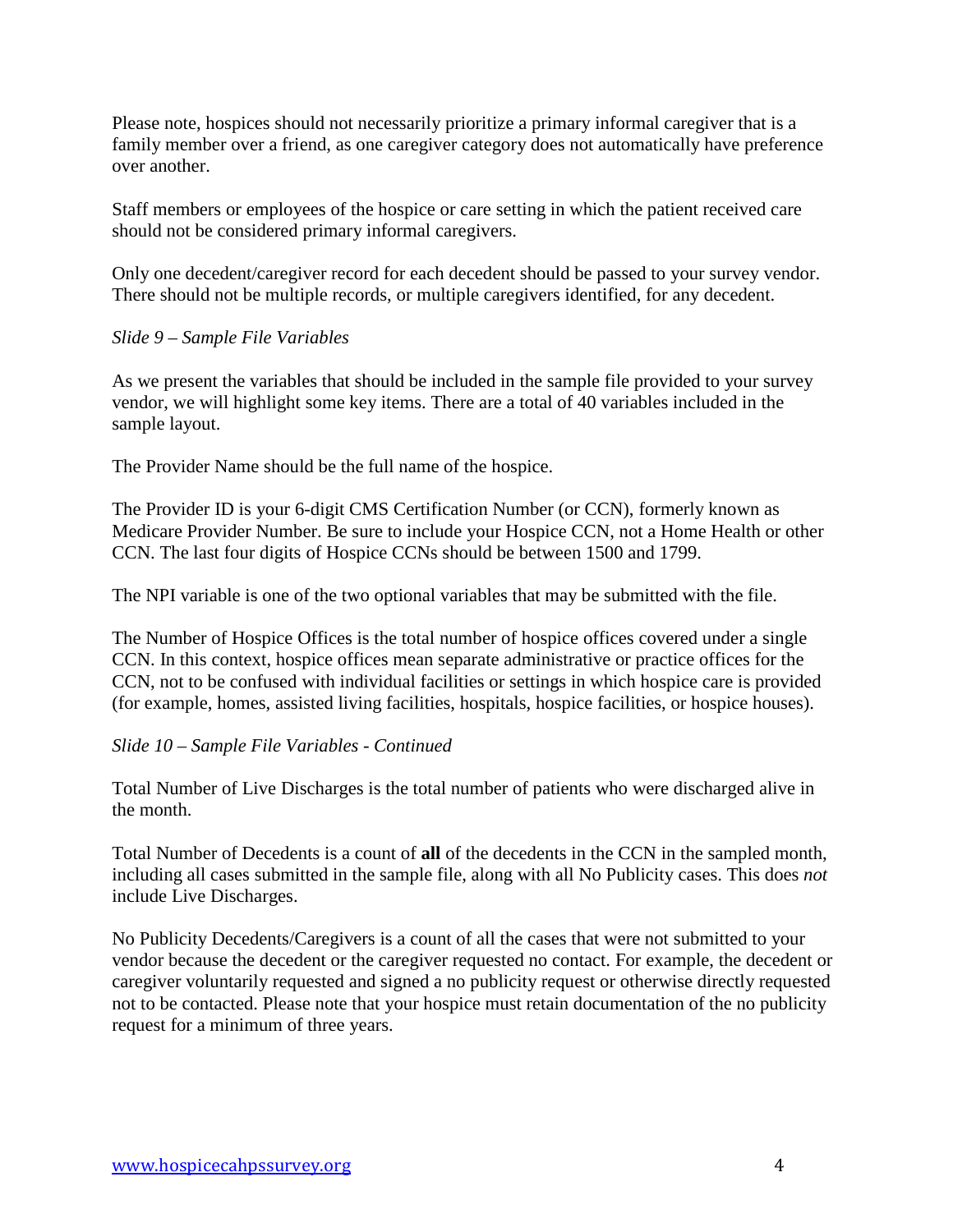### *Slide 11 – Sample File Variables - Continued*

The Decedent/Caregiver ID is a survey vendor-generated, random, unique, de-identified number used to de-duplicate the file, and to track the decedent's/caregiver's survey status through the survey administration process.

Both the Primary Caregiver's and Decedent's full name should be provided to your survey vendor for contacting purposes. The hospice should make sure that the most complete contact information is provided.

## *Slide 12 – Sample File Variables - Continued*

Hospices should be able to provide complete information for these key dates. Hospices should review their records to make sure that these variables are complete prior to sending the monthly sample file to their survey vendor.

No part of Decedent Date of Death is allowed to be missing. If any part—month, day, or year is missing, the case must be removed from the sample frame by the survey vendor. Only decedents whose month and year of death matches the month of the sample file should be included in the monthly sample file.

The Decedent Hospice Admission Date is the admission date of the decedent's final episode of hospice care. If the decedent was admitted to hospice, discharged, and re-admitted at a later date, use the final date the decedent was admitted.

#### *Slide 13 – Sample File Variables - Continued*

Please use the appropriate numeric codes when providing the data for Decedent Sex, Decedent Hispanic, and Decedent Race to your survey vendor.

#### *Slide 14 – Sample File Variables - Continued*

The Decedent Last Location or Setting of Care is the location at which the decedent was receiving care from your hospice at the time of his or her death. For instance, if the decedent had been receiving care at his or her home, but then was moved to an inpatient hospice facility where he or she subsequently died, the variable should be coded 6. This variable is also required for submission to the CAHPS Hospice Survey Warehouse.

#### *Slide 15 – Sample File Variables - Continued*

Decedent Primary, Secondary, and Other Decedent Payer information is required for submission to the CAHPS Survey Data Warehouse. Please use the appropriate numeric codes when providing these data to your survey vendor.